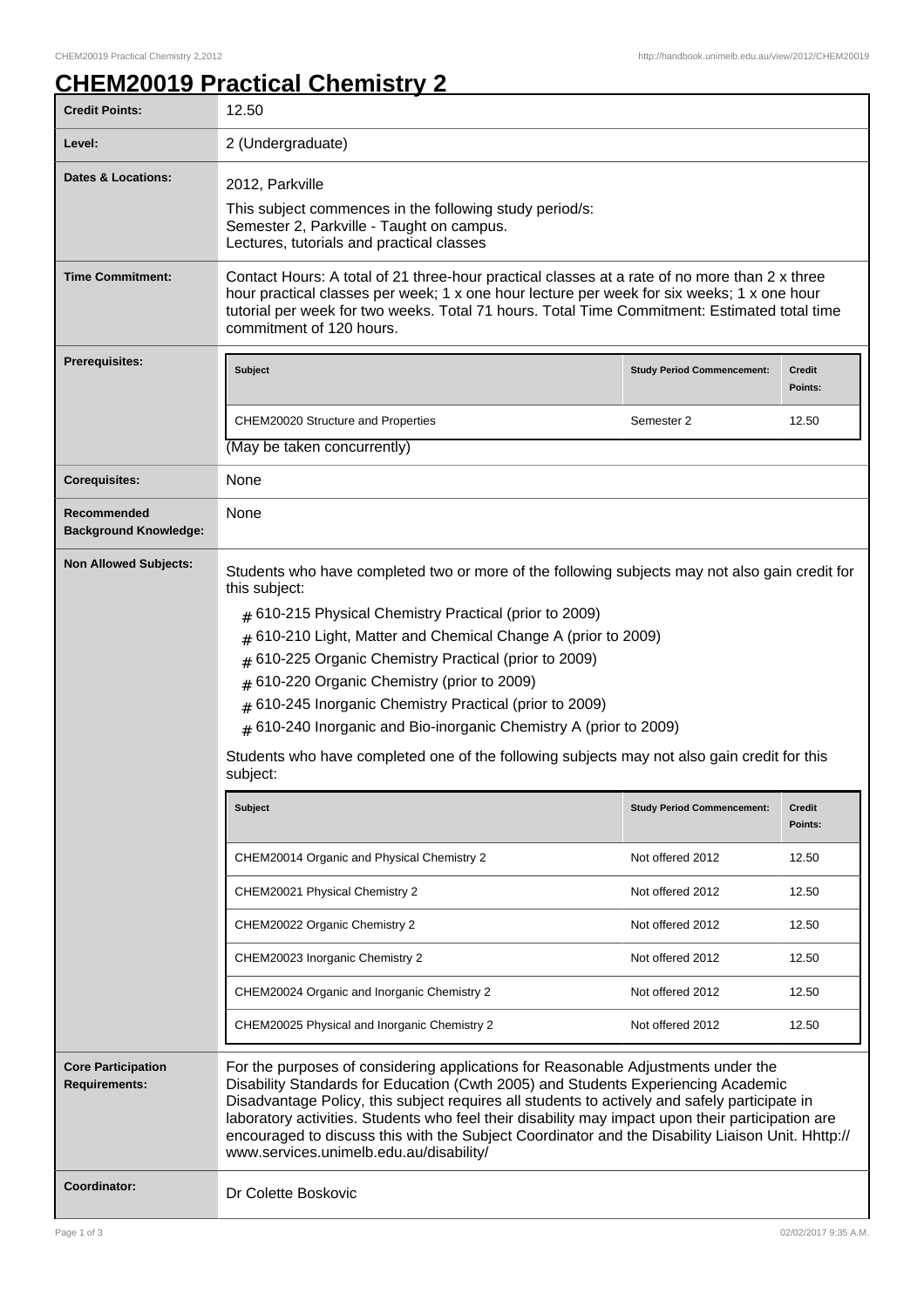| <b>Contact:</b>          | Email: second-year-lab@chemistry.unimelb.edu.au (mailto:second-year-<br>lab@chemistry.unimelb.edu.au)                                                                                                                                                                                                                                                                                                                                                                                                                                                                                                                                                          |  |
|--------------------------|----------------------------------------------------------------------------------------------------------------------------------------------------------------------------------------------------------------------------------------------------------------------------------------------------------------------------------------------------------------------------------------------------------------------------------------------------------------------------------------------------------------------------------------------------------------------------------------------------------------------------------------------------------------|--|
| <b>Subject Overview:</b> | This subject allows students to develop skills in the synthesis of different classes of organic and<br>inorganic compounds; analysis of samples with single and multiple components; determination<br>of the kinetic and thermodynamic properties of molecules; measurement and interpretation<br>of the spectroscopic and magnetic properties of inorganic and organic compounds. Students<br>will have the opportunity to obtain expertise in the operation of modern analytical and<br>spectroscopic techniques (including chromatography, atomic and molecular spectroscopy, mass<br>spectrometry).                                                        |  |
|                          | The subject consists of six lectures, two tutorials, and a program of experiments. The lectures<br>and tutorials provide instruction on the basis of different analytical techniques, spectroscopic<br>identification of unknown compounds and cover various aspects of chemical safety, reporting of<br>experimental data, data and error analysis and the use of chemical databases.                                                                                                                                                                                                                                                                         |  |
| Objectives:              | The subject aims to develop students' skills in the synthesis, analysis and characterisation of<br>organic, main group and transition metal compounds. Important aspects of the training provided<br>in this subject include the acquisition of skills needed to conduct chemical synthesis, perform a<br>range of methods used for chemical analysis, interpret the results of spectroscopic or analytical<br>measurements and to know the procedures that allow the safe handling of chemicals and<br>conduct of chemical reactions.                                                                                                                         |  |
| <b>Assessment:</b>       | Up to two short assignments (not exceeding six pages) or online tests (not exceeding 1 hour)<br>due mid-semester based on the material developed in lectures (10%); Ongoing assessment<br>of practical work (of technical competence, reporting and interpretative skills) in the form of<br>45 short (1 to 3 pages each) and 2 long reports (5 to 6 pages each) due during the semester<br>$(90\%)$ .                                                                                                                                                                                                                                                         |  |
| <b>Prescribed Texts:</b> | The laboratory manual for this subject                                                                                                                                                                                                                                                                                                                                                                                                                                                                                                                                                                                                                         |  |
| <b>Breadth Options:</b>  | This subject potentially can be taken as a breadth subject component for the following courses:<br># Bachelor of Arts (https://handbook.unimelb.edu.au/view/2012/B-ARTS)<br>Bachelor of Commerce (https://handbook.unimelb.edu.au/view/2012/B-COM)<br>#<br><b># Bachelor of Environments (https://handbook.unimelb.edu.au/view/2012/B-ENVS)</b><br># Bachelor of Music (https://handbook.unimelb.edu.au/view/2012/B-MUS)                                                                                                                                                                                                                                       |  |
|                          | You should visit learn more about breadth subjects (http://breadth.unimelb.edu.au/<br>breadth/info/index.html) and read the breadth requirements for your degree, and should<br>discuss your choice with your student adviser, before deciding on your subjects.                                                                                                                                                                                                                                                                                                                                                                                               |  |
| <b>Fees Information:</b> | Subject EFTSL, Level, Discipline & Census Date, http://enrolment.unimelb.edu.au/fees                                                                                                                                                                                                                                                                                                                                                                                                                                                                                                                                                                           |  |
| <b>Generic Skills:</b>   | Upon completion of this subject, students should have developed the following generic skills:<br>$#$ the ability to use conceptual models to rationalise observations;<br>data recording and interpretation of scientific observations;<br>#<br>ability to search databases and the scientific literature;<br>#<br>be able to apply procedures for data and error analysis;<br>#<br>ability to write scientific reports;<br>#<br>an understanding and basic operations of modern analytical techniques;<br>#<br>$*$ an awareness of safe and diligent laboratory practice, including safe chemical and<br>glassware handling, and proper instrument operation. |  |
| Notes:                   | This subject is available for science credit to students enrolled in the BSc (both pre-2008 and<br>new degrees), BASc or a combined BSc course.<br>A bound (preferably duplicate) laboratory note book, laboratory coat and safety glasses are<br>required for laboratory activities.                                                                                                                                                                                                                                                                                                                                                                          |  |